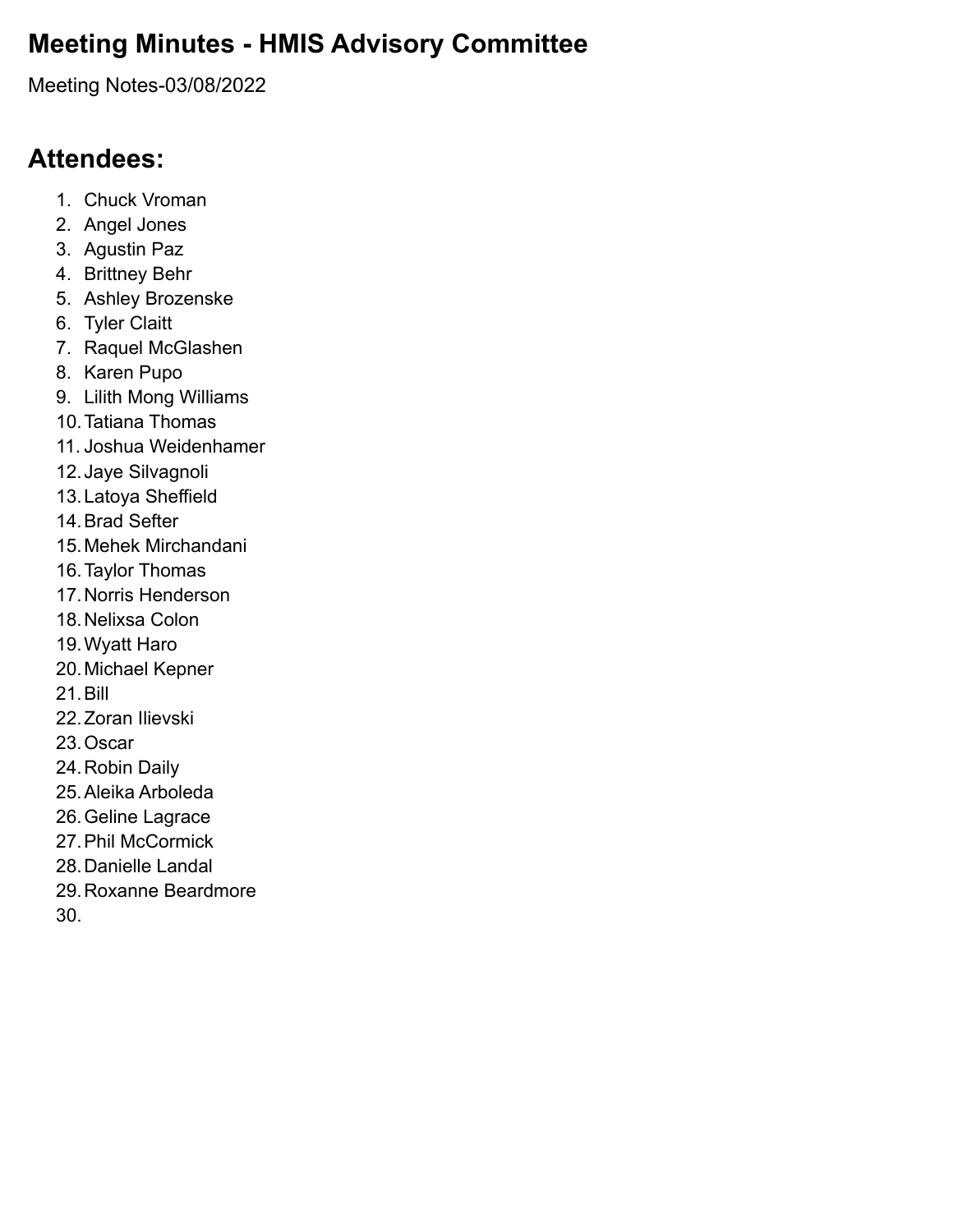#### **● HMIS Advisory Committee Purpose**

- **○ "Oversee the CoC's implementation of HMIS, what we do with the data and how we use it."**
- **○ Wyatt reminded attendees about our purpose.**

# **● HMIS Advisory Committee Mission Statement**

- **○ Our mission is to effectively use data, which includes inputs from those in need of services, those providing services, and from members of the community, to eliminate homelessness in Central Florida.**
- **○ Wyatt reminded attendees about our mission statement.**

# **● Nomination for Official Vice Chair**

**○ Wyatt asked for nominations.**

## **● Nomination for Official Committee Members**

- **○ Wyatt asked for nominations and explained roles of outstanding positions.**
- **○ Wyatt described the nomination process.**

## **● Committee Charter**

- **○ Charter adopted 01/31/2022.**
- **○ Charter posted to HMIS website.**
- **○ Charter has been sent to Board for approval.**

# **● Transition Updates**

- **○ Brittney gave update on current projects underway in the new ClientTrack software.**
- **○ Brittney described training process underway with Eccovia (HMIS vendor)**
- **○ Brittney provided information about how to help us with our data quality prior to moving client data into the new system.**

# **● System Performance Measures**

- **○ Britteny gave an overview of SPM requirements, as about how our entire system is performing.**
- **○ Brittney described each of the six metrics and our results as submitted to HUD, using year to year comparisons.**

# **● Gaither Dashboard Demos**

- **○ Ashley gave an update regarding the CoC summary dashboard, describing how to read/review the dashboard using the tool tips (hovering over a measure).**
- **○ <https://www.hmiscfl.org/continuum-of-care-fl-507-summary-dashboard/>**
- **○ This data is posted publicly and can be viewed by anyone.**
- **● Workgroup Updates**